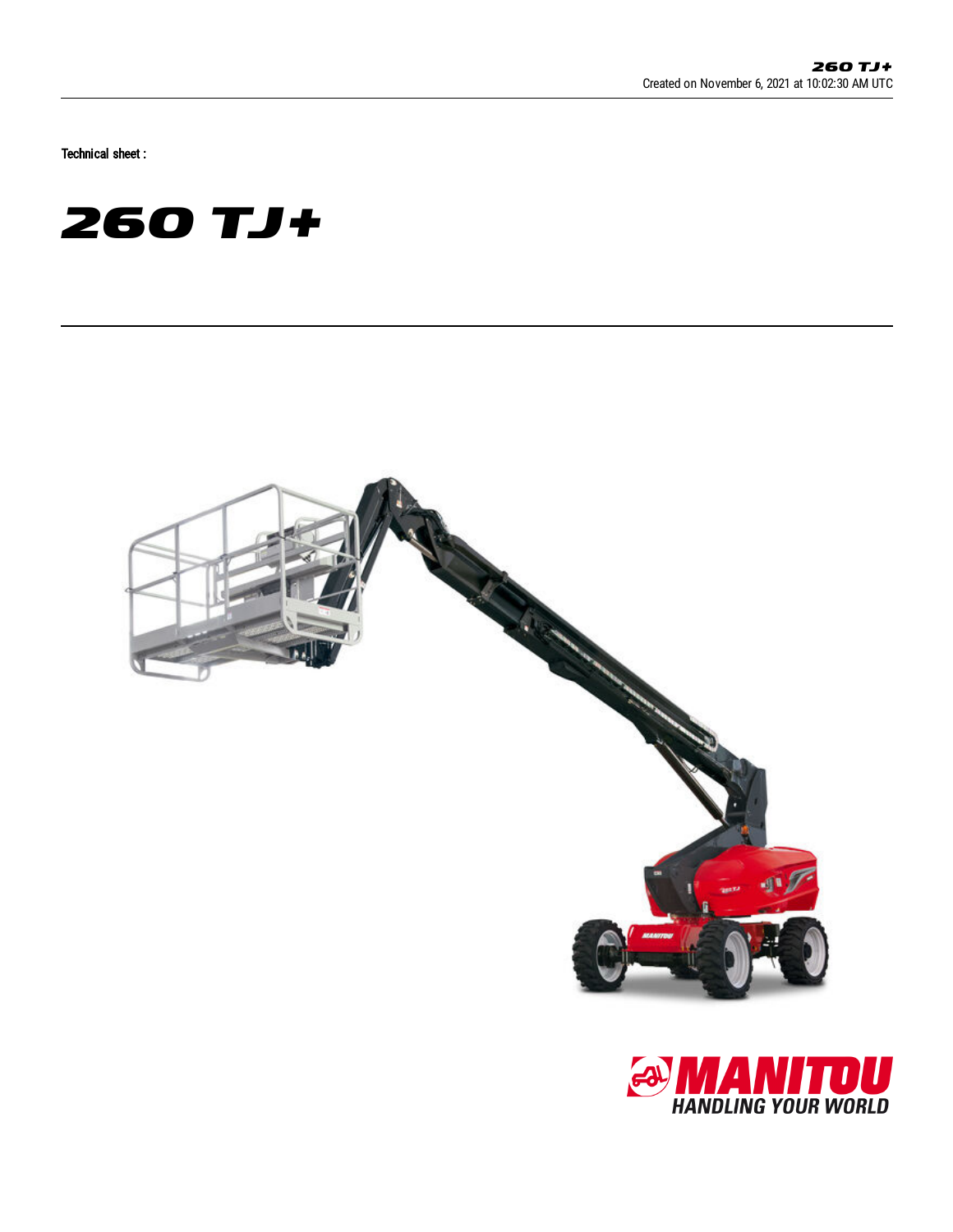| <b>Capacities</b>                       |         | <b>Metric</b>                                                                                                        |
|-----------------------------------------|---------|----------------------------------------------------------------------------------------------------------------------|
| Working height                          | h21     | 25.89 m                                                                                                              |
| Platform height                         | h7      | 23.89 m                                                                                                              |
| Max. outreach                           | r1      | 19.70 m                                                                                                              |
| Pendular arm rotation (bottom)          |         | $+63°$                                                                                                               |
| Platform capacity                       | Q       | 400 kg                                                                                                               |
| <b>Turret rotation</b>                  |         | 360°                                                                                                                 |
| Platform rotation (right / left)        |         | 90 °/90 °                                                                                                            |
| Number of people (inside / outside)     |         | 3/3                                                                                                                  |
| <b>Weight and dimensions</b>            |         |                                                                                                                      |
| Platform weight*                        |         | 16380 kg                                                                                                             |
| Platform dimensions (length x width)    | lp / ep | 2.30 m x 0.90 m                                                                                                      |
| Overall width                           | b1      | 2.48 m                                                                                                               |
| Overall length                          | 1       | 10.84 m                                                                                                              |
| Overall height                          | h17     | 2.80 <sub>m</sub>                                                                                                    |
| Overall length (stowed)                 | 9       | 7.88 m                                                                                                               |
| Overall height (stowed)                 | h18     | 2.80 <sub>m</sub>                                                                                                    |
| Floor height (access)                   | h20     | $0.48$ m                                                                                                             |
| Counterweight offset (turret at 90°)    | a7      | 1.42 m                                                                                                               |
| Internal turning radius (over tyres)    | b13     | 1.75 m                                                                                                               |
| External turning radius                 | Wa3     | $6.84$ m                                                                                                             |
| Ground clearance                        | m4      | 0.41 m                                                                                                               |
| Ground clearance at centre of wheelbase | m2      | 0.41 m                                                                                                               |
| Wheelbase                               | y       | 2.71 m                                                                                                               |
| Performances                            |         |                                                                                                                      |
| Drive speed - stowed                    |         | 4.50 km/h                                                                                                            |
| Drive speed - raised                    |         | 0.80 km/h                                                                                                            |
| Gradeability                            |         | 35 %                                                                                                                 |
| Permissible leveling                    |         | $4^{\circ}$                                                                                                          |
| Wheels                                  |         |                                                                                                                      |
| Tyres type                              |         | Solid Tyres Cured-On                                                                                                 |
| Drive wheels (front / rear)             |         | $2/2$                                                                                                                |
| Steering wheels (front / rear)          |         | $2/2$                                                                                                                |
| Braking wheels (front / rear)           |         | 2/2                                                                                                                  |
| Engine/Battery                          |         |                                                                                                                      |
| Engine brand / model                    |         | Kubota - V2403-M                                                                                                     |
| Engine norm                             |         | Stage IIIA                                                                                                           |
| I.C. Engine power rating / Power (kW)   |         | 45 Hp / 34.10 kW                                                                                                     |
| <b>Miscellaneous</b>                    |         |                                                                                                                      |
| <b>Ground Pressure</b>                  |         | 21.30 daN/cm <sup>2</sup>                                                                                            |
| Hydraulic Pressure                      |         | 250 bar                                                                                                              |
| Hydraulic tank capacity                 |         | 94                                                                                                                   |
| Fuel tank                               |         | 721                                                                                                                  |
| Vibration on hands/arms                 |         | $< 0.50$ m/s <sup>2</sup>                                                                                            |
| Daily consumption **                    |         | 10.501                                                                                                               |
| <b>Standards compliance</b>             |         |                                                                                                                      |
| This machine is in compliance with:     |         | European directives: 2006/42/EC- Machinery (revised<br>EN280:2013) - 2004/108/EC (EMC) - 2006/95/EC<br>(Low voltage) |

260 TJ+ - Created on November 6, 2021 at 10:02:30 AM UTC

\*\* According to "REDUCE cycle"

Standar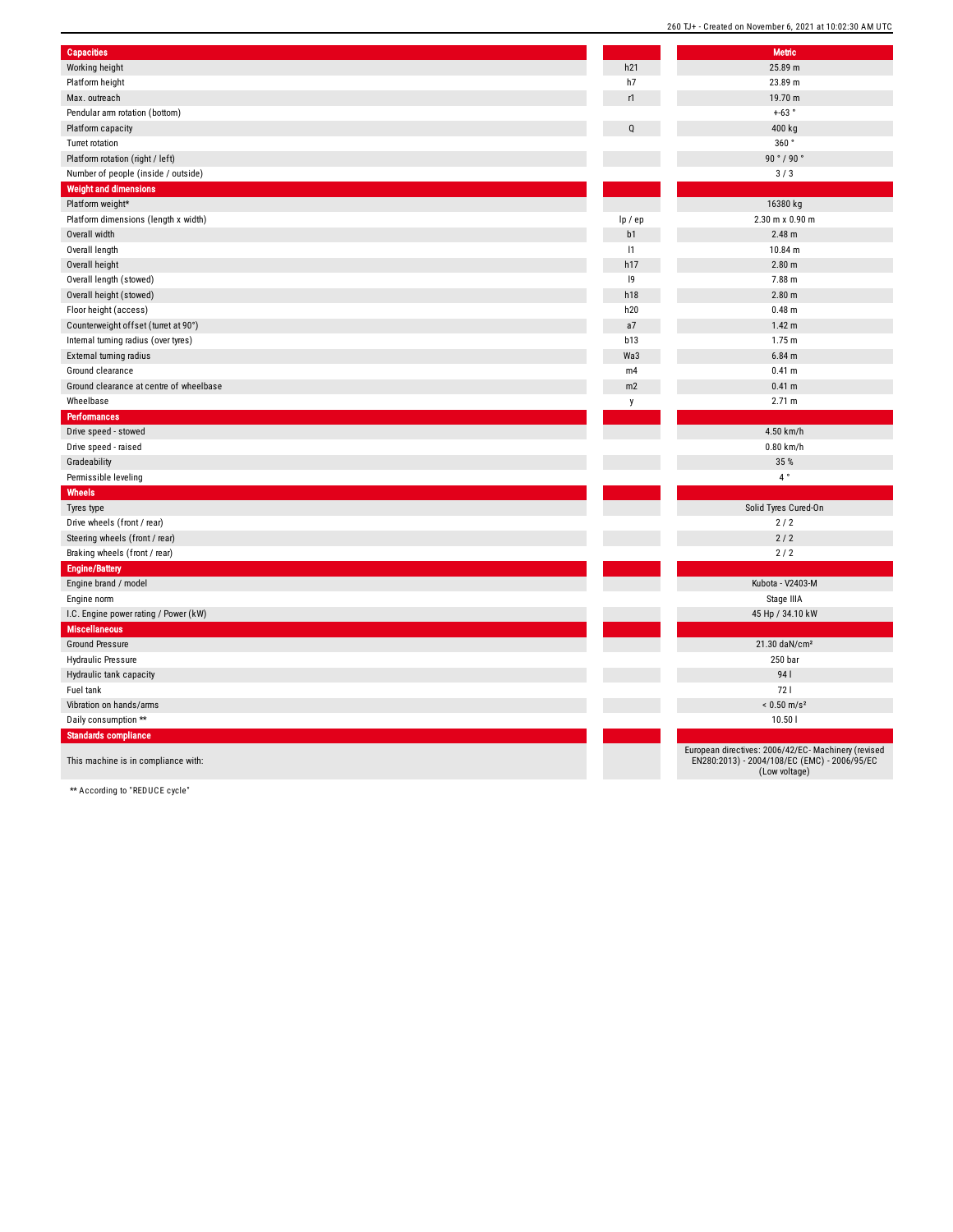## **Load chart**

Load Chart for AWP Metric

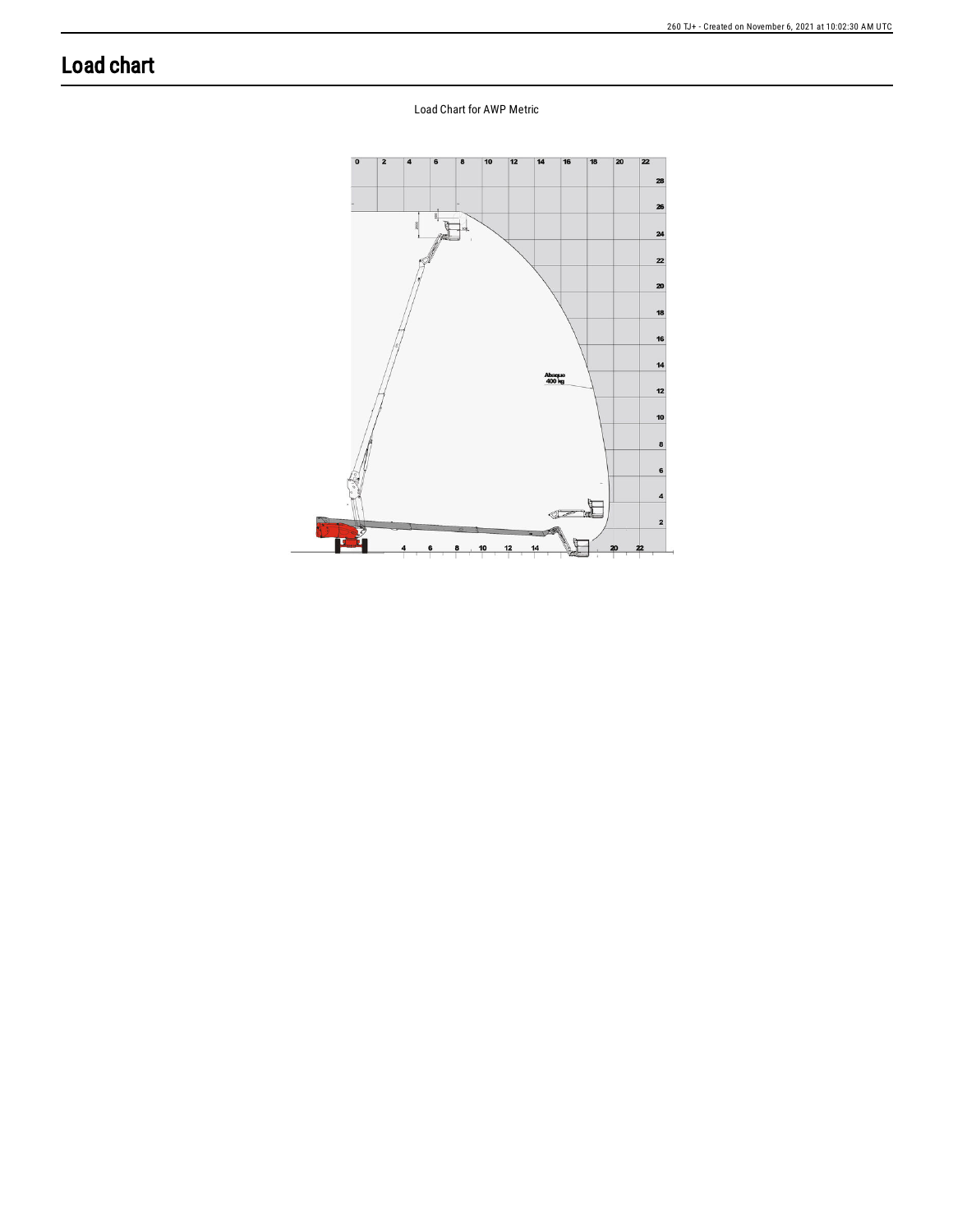## Dimensional drawing



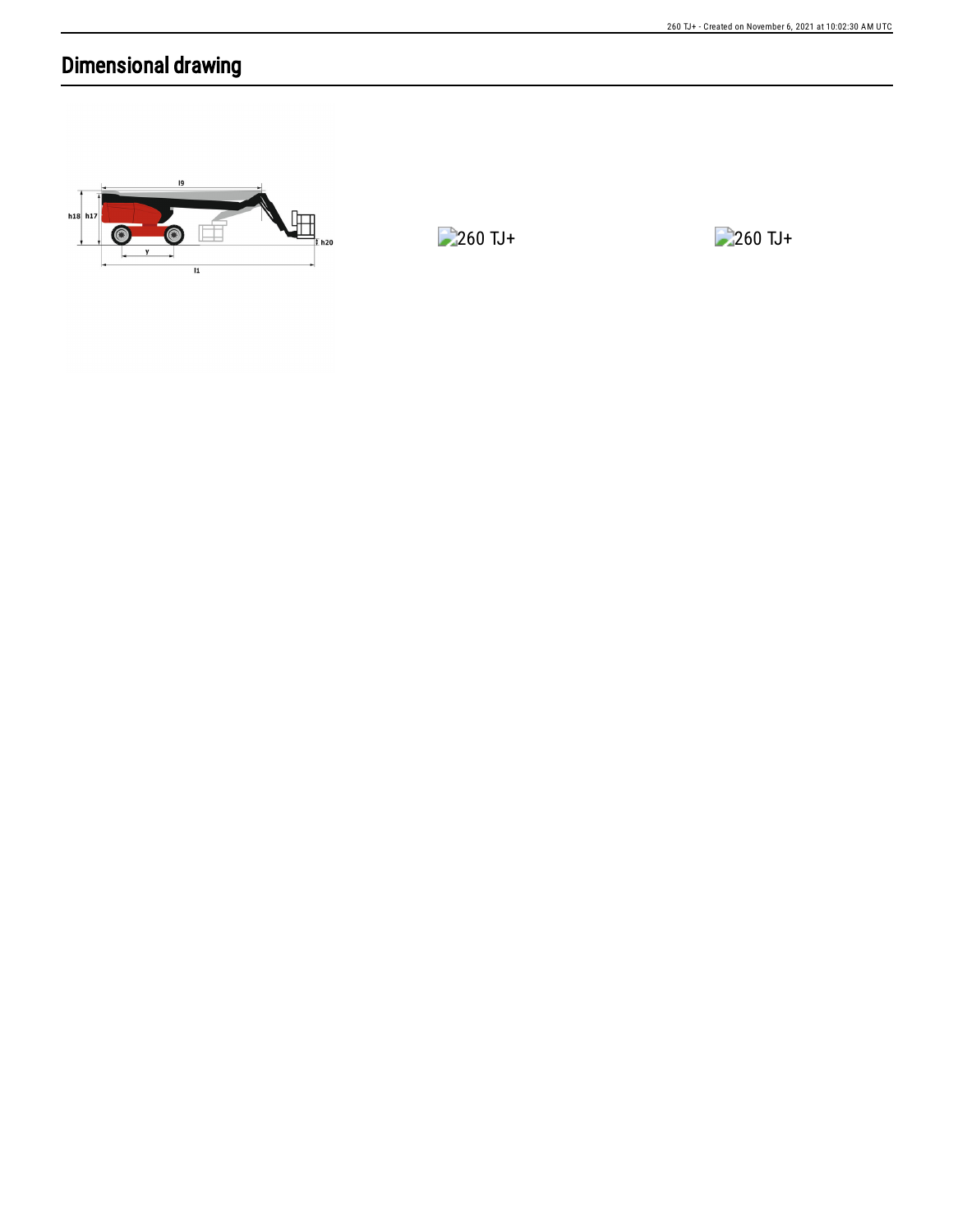## **Equipment**

| <b>Standard</b>                                                             |
|-----------------------------------------------------------------------------|
| 230V Predisposition                                                         |
| 4 simultaneous movements                                                    |
| 4 wheel drive                                                               |
| 4 wheel steer with crab mode                                                |
| Audible alarm and illuminated indicator lamp (leveling, overload, lowering) |
| Backup electrical pump                                                      |
| Continuous turret rotation                                                  |
| Differential locking on rear axle                                           |
| Easy Manager                                                                |
| Electronic platform compensation                                            |
| Emergency stop button in platform and on frame                              |
| Engine mounted on sliding platform                                          |
| Fuel gauge with low level indicator                                         |
| Hour meter                                                                  |
| Integrated diagnostic assistance                                            |
| Large basket with three entries                                             |
| Operator presence pedal                                                     |
| Oscillating front axle                                                      |
| Rear axle with limited slip differential                                    |
| Remote control for transport                                                |

## **Optional**

| 110 or 230V plug with differential circuit breaker |
|----------------------------------------------------|
| Access control keypad for easy link                |
| Additional storage boxes                           |
| Air predisposition                                 |
| Basket 1,800 mm                                    |
| Battery charger                                    |
| Battery cut-off                                    |
| Beep on every movement                             |
| Beep upon travel                                   |
| Biodegradable oil                                  |
| Catalytic cleaner                                  |
| Extreme cold oil                                   |
| Key lock on fuel tank                              |
| Onboard generator (3,5 or 5 kW)                    |
| Panel support kit                                  |
| SMS: Safe Man System                               |
| Safety hamess                                      |
| Spark arrester                                     |
| Tube support kit                                   |
| Working light                                      |